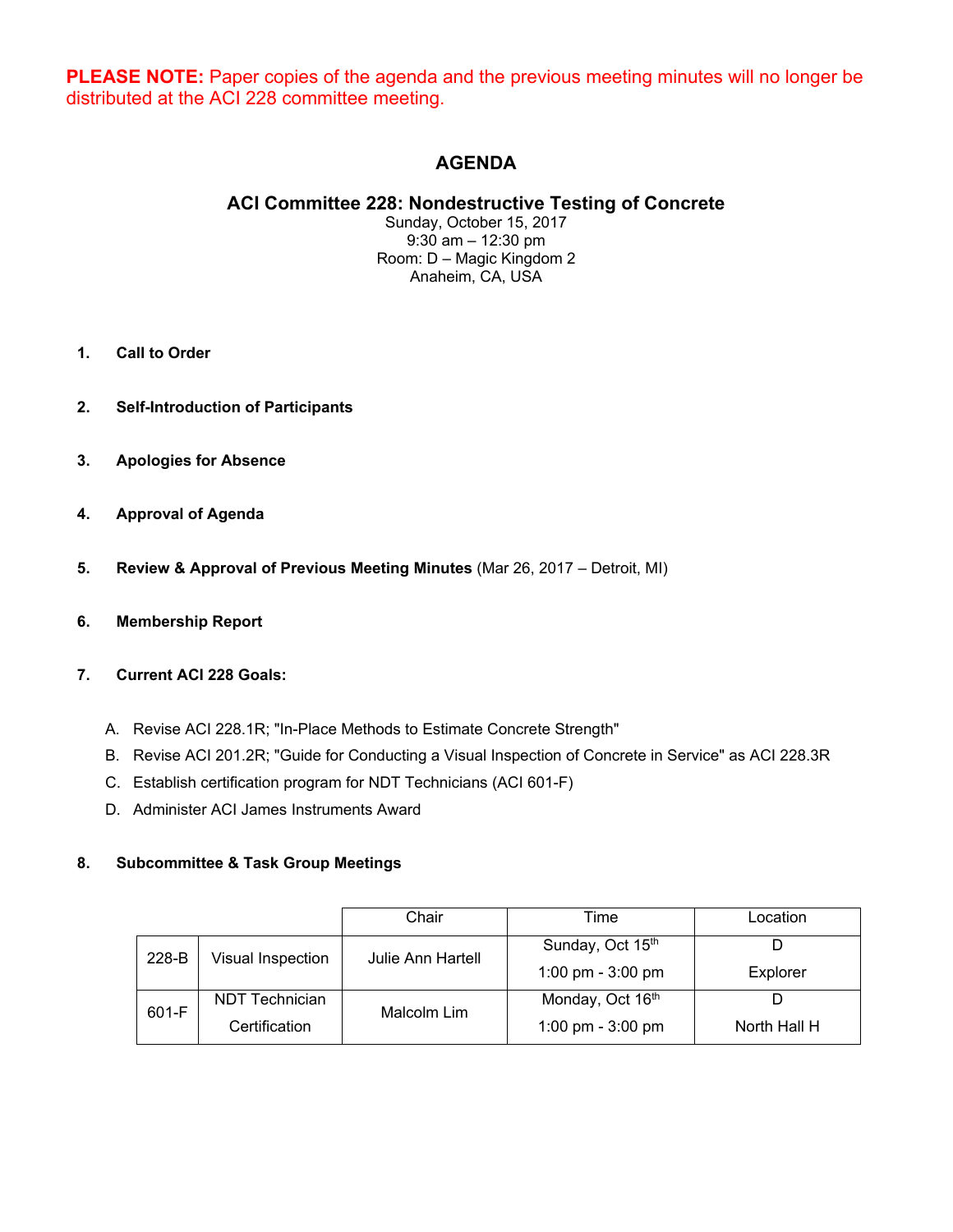# **9. Reports:**

- A. Status of 228.1R document revision (John Popovics)
- B. Status of 228.3R document (Julie Ann Hartell)
- C. ACI 601-F: Certification program for NDT Technicians (Malcolm Lim)
- D. James Instruments Award (Dirk Heidbrink)

# **10. Liaison Reports:**

| <b>ACI 201</b>      | Durability of Concrete                                           | Andrew Boyd             |
|---------------------|------------------------------------------------------------------|-------------------------|
| <b>ACI 207</b>      | Mass Concrete                                                    | Chris Ferraro           |
| <b>ACI 214</b>      | Evaluation of Results of Tests to Determine the Strength of Conc | Allyn Luke              |
| <b>ACI 222</b>      | Corrosion of Metals in Concrete                                  | Pouria Ghods            |
| <b>ACI 224</b>      | Cracking                                                         | Jacob Bice              |
| <b>ACI 231</b>      | Properties of Concrete at Early Ages                             | Nick Carino             |
| <b>ACI 236</b>      | Material Science of Concrete                                     | <b>Muhammed Basheer</b> |
| <b>ACI 301</b>      | <b>Specifications for Concrete</b>                               | Nick Carino             |
| <b>ACI 311</b>      | Inspection of Concrete                                           | <b>Robert Jenkins</b>   |
| <b>ACI 336</b>      | Footings, Mats and Drilled Piers                                 | Bernie Hertlein         |
| <b>ACI 342</b>      | Evaluation of Concrete Bridges and Bridge Elements               | Jacob Bice              |
| <b>ACI 362</b>      | <b>Parking Structures</b>                                        | <b>Boris Dragunsky</b>  |
| <b>ACI 364</b>      | <b>Rehabilitation</b>                                            | Keith Kesner            |
| <b>ACI 365</b>      | Service Life Prediction                                          | <b>Muhammed Basheer</b> |
| <b>ACI 437</b>      | <b>Strength Evaluation of Existing Concrete Structures</b>       | Keith Kesner            |
| <b>ACI 440</b>      | Fiber-Reinforced Polymer Reinforcement                           | Michael Brown           |
| <b>ACI 444</b>      | Structural Health Monitoring and Instrumentation                 | John Popovics           |
| <b>ACI 546</b>      | Repair of Concrete                                               | Ken Lozen               |
| <b>ACI 562</b>      | Evaluation, Repair, and Rehabilitation of Concrete Buildings     | Keith Kesner            |
| <b>ACI E706</b>     | <b>Concrete Repair Education</b>                                 | Ken Lozen               |
| <b>ICRI 210</b>     | Evaluation                                                       | Ken Lozen               |
| <b>TRB AFF40(1)</b> | Nondestructive Evaluation of Structures                          | Larry Olson             |
| <b>RILEM ISC</b>    | Nondestructive In Situ Strength Assessment of Concrete           | Thomas Schumacher       |
| <b>RILEM OSM</b>    | On-Site Measurement of Conc and Masonry by Visualized NDT        | John Popovics           |
| <b>ASCE</b>         | Document on structural assessment?                               | Malcolm Lim             |

# **11. ACI Sessions:**

- A. Spring 2017 Detroit "Beyond Chain Dragging Nondestructive Evaluation of Bridge and Parking Decks and NDE Data Fusion" /w 342 (Larry Olson)
- B. Proposals for New Sessions:

Spring 2019 Quebec City – Visual condition survey and interesting case studies where NDT was used for assessment (Julie Ann Hartell)

(Fall 2018 Las Vegas, Spring 2019 Quebec City, Fall 2019 Cincinnati, Spring 2020 Rosemont)